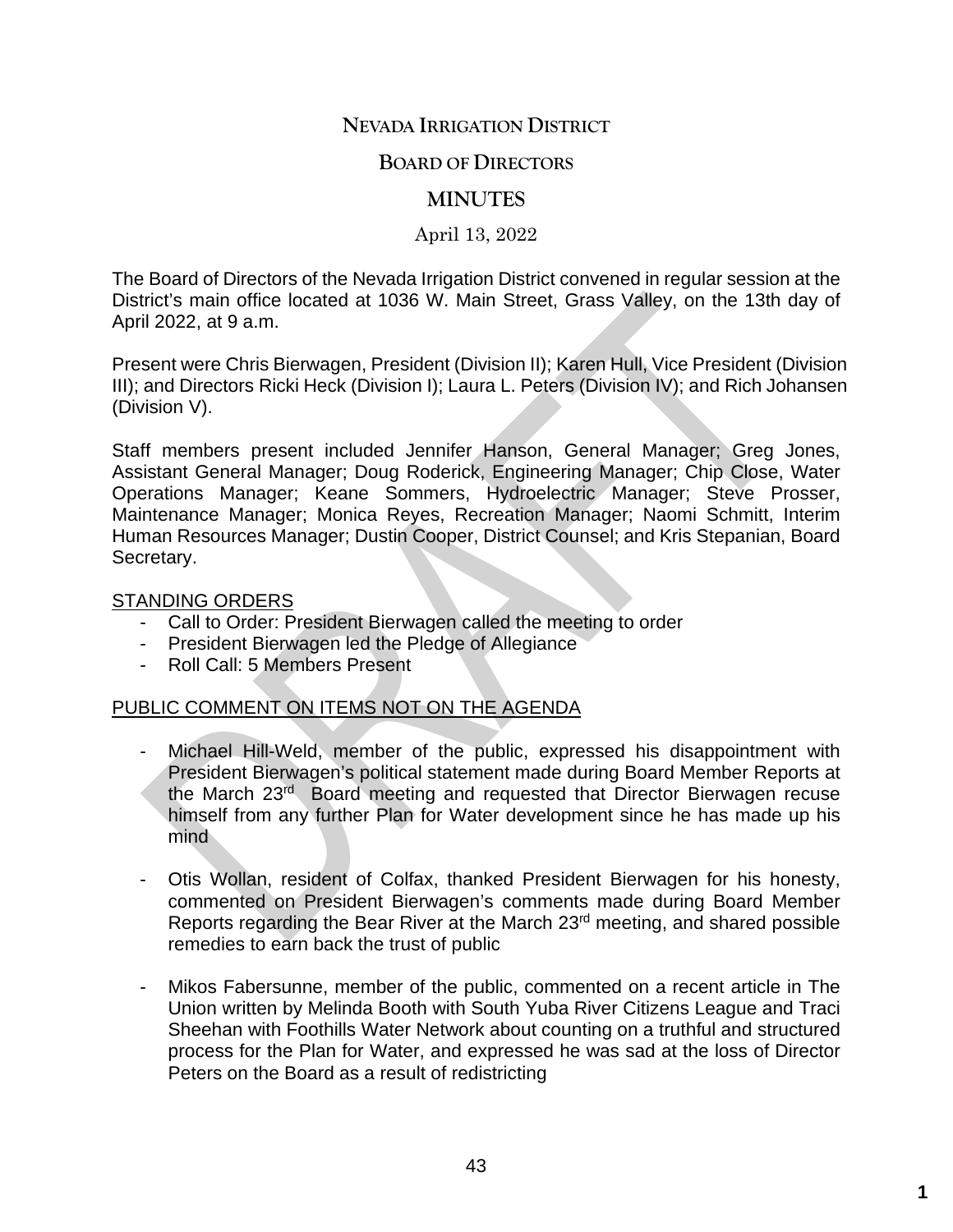- Steward Feldman, resident of Meadow Vista, addressed the Board regarding Board responsibilities of providing requirements needed to deliver water to customers, stewardship of rivers and river environments, and fiscal responsibility, and questioned how the Board can consider Centennial Reservoir without having a Finance Manager
- Laura Barhydt, member of the public, complimented President Bierwagen for the job he has done as Board Chair, expressed that each Board member has their own opinion and opinions can change, does not want President Bierwagen to step down as Board Chair, and commented on keeping an open mind while doing the best for the Bear River and for everyone that lives and use the water in Nevada and Placer Counties
- Dianna Suarez, resident of Colfax, expressed that the people of the Bear River Canyon who are not customers have been ignored, expressed positive traits about President Bierwagen, followed by concerns about his qualification to lead the Plan for Water or agency, voiced concerns about the removal of a director by gerrymandering and the legitimacy of Plan for Water by using a neutral and independent facilitator
- Jeff Litton, NID customer, thanked Director Peters for her service and experience she brings to the Board, expressed it was unfortunate how she was treated, commented on gerrymandering and the redistricting process, commented on President Bierwagen's comments made during Board Reports at the March 23rd Board meeting, suggested Director Peters take over as Board President for the remainder of her term, and spoke about leadership
- Bob Flexsteiner, resident of the proposed Maranantha District Financed Waterline Extension Project, commented on the desperate need for water as wells are going dry, and urged the Board to approve the project

# **CONSENT AGENDA**

President Bierwagen pulled the following items from the Consent Agenda for discussion at the request of members of the Board:

- Item 3B: Minutes of the regular meeting on March 23, 2022
- Item 3D: Updates to District Policy 3100 Budget Amendment Authority Levels
- Item 3E: Self-Generation Incentive Program (SGIP) Battery Project
- Item 3G: Loma Rica Ranch Phase 1 Waterline Extension Conveyance Agreement

Public Comment: None

**Director Johansen motioned for approval of the Consent Agenda, excluding Items 3B, 3D, 3E, and 3G. Director Hull seconded the motion, and it was unanimously approved.**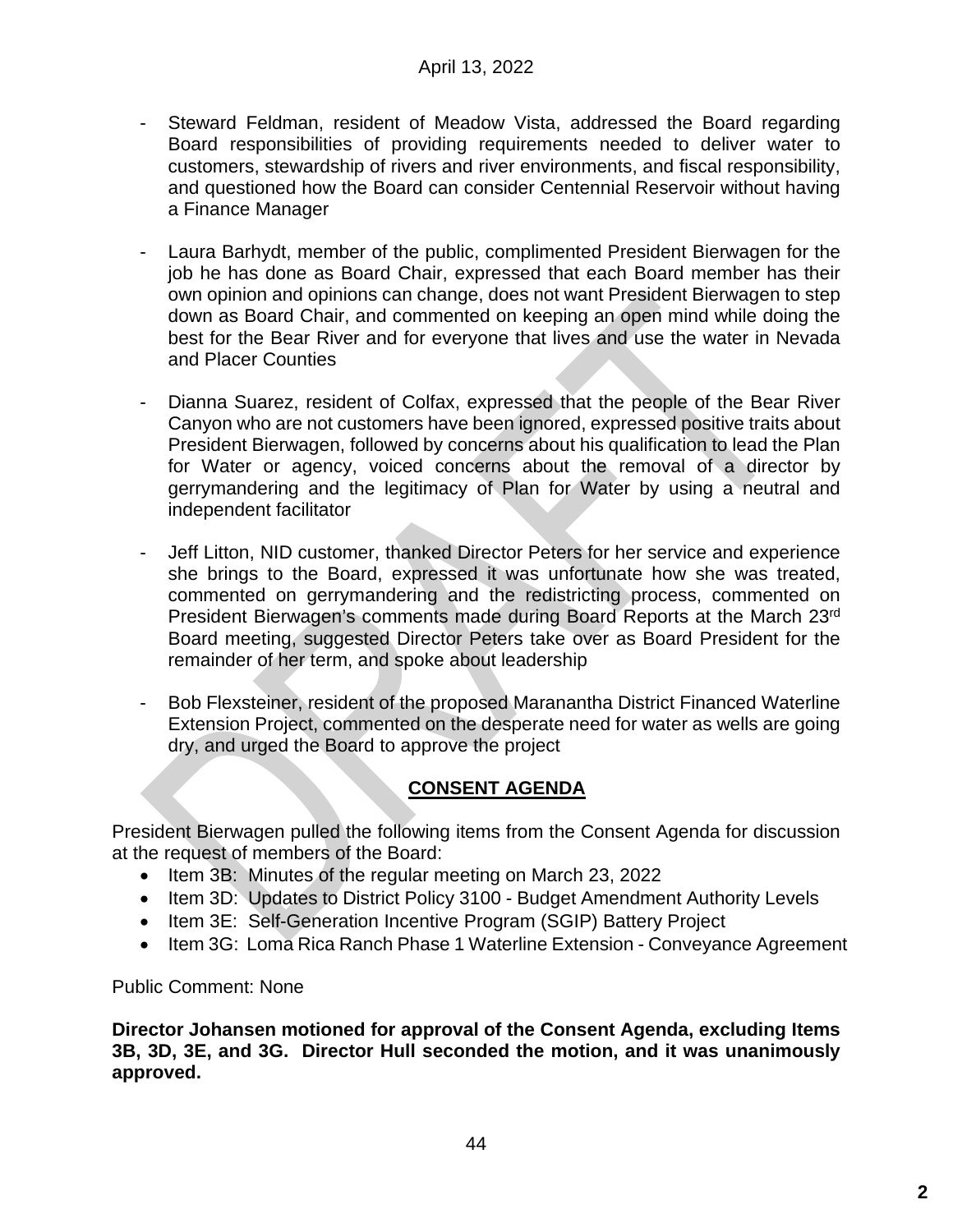The following Consent Agenda items were approved:

### MINUTES – MARCH 9, 2022, REGULAR MEETING

**Approved the Minutes of the regular meeting on March 9, 2022. M/S/C Johansen/Hull, unanimously approved.**

#### AB 361 COMPLIANCE – BROWN ACT/COVID-19 TELECONFERENCE AND REMOTE MEETING REQUIREMENTS

**Adopted Resolution 2022-18 - Re-Authorizing Remote Meetings Consistent with AB 361. M/S/C Johansen/Hull, unanimously approved.**

### SCOTTS FLAT POWERHOUSE HAZARD TREE REMOVAL

**Awarded a contract in the amount of \$127,880 to Ridge Logging, Inc. for the Scotts Flat Powerhouse Hazard Tree Removal Project and authorized the General Manager to execute the appropriate documents. M/S/C Johansen/Hull, unanimously approved.**

#### WARRANTS, PROJECT AND FACILITIES REPORT, AND INVESTMENT REPORT

**Ratified the issuance of warrants by receiving and filing the check registers, Project and Facility Report, and Investment Transaction Report for the period March 5 to March 18, 2022. M/S/C Johansen/Hull, unanimously approved.**

Items pulled from the Consent Agenda for Discussion:

### MINUTES – MARCH 23, 2022, REGULAR MEETING

Board discussion ensued regarding expanding the minutes to include a more thorough representation of Director Bierwagen's comments provided during Board Member Reports, and address water supply and spilling of water during the General Manager's Report.

Public Comment:

- Syd Brown, member of the public, expressed her support for modifying the minutes to include a more expansive summary of President Bierwagen's Board Report comments
- Jeff Litton, NID customer, addressed the Board in support of modifying the minutes to include a complete transcript of President Bierwagen's Board Report comments

**A motion was made to table the item, direct staff to revise the minutes to include a more robust summary of President Bierwagen's comments provided during Board Member Reports, and bring the item back to the Board at a future meeting for approval. M/S/C Hull/Heck, unanimously approved.**

#### UPDATES TO DISTRICT POLICY 3100 - BUDGET AMENDMENT AUTHORITY LEVELS

Jennifer Hanson, General Manager, presented the item.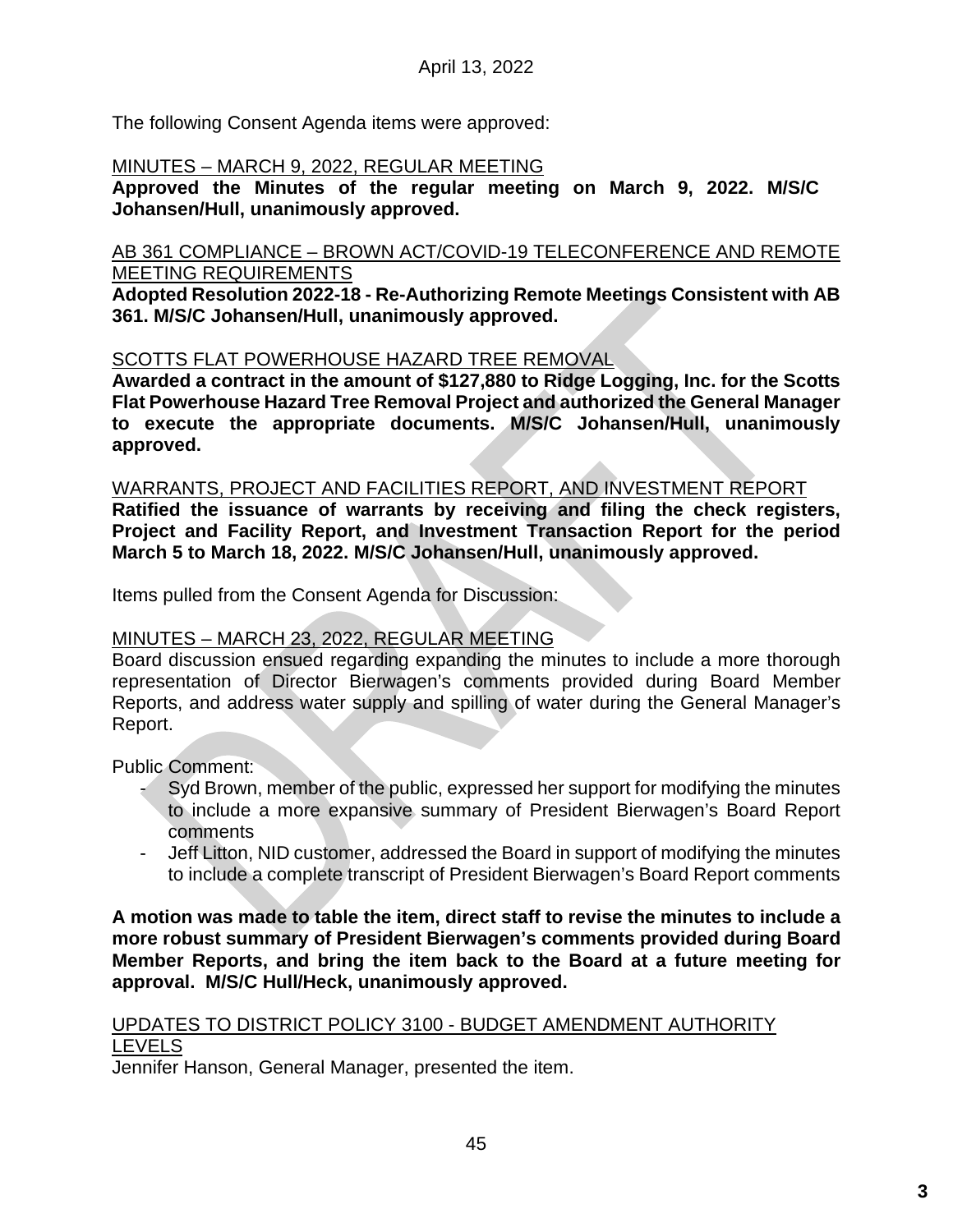Board discussion ensued regarding including references to other policies and looking at policies collectively.

Public Comment: None

**Adopted Resolution 2022-19 - Updating Budget Amendment Authority Levels, amended to add a final sentence to Section 3100.2, under General Manager, "The General Manager may only make expenditures consistent with District Policy 3080 - Procurement."**

**M/S/C Heck, Johansen, unanimously approved.**

SELF-GENERATION INCENTIVE PROGRAM (SGIP) BATTERY PROJECT (PROJECT #2520) - ENERGY SERVICES AGREEMENT (ESA)

Doug Roderick, Engineering Manager, and Tonia Tabucchi Herrera, Senior Engineer, presented the item and introduced Mark Tholke, Managing Principal with GSR Energy, who provided information about product life expectancy, warranty, recycling, supply chain issues and timing, policies in place, and usage.

Board discussion ensued regarding the timeline, cost, benefits, estimated savings per location, maintenance, and term.

Public Comment: none

**Approved the fourth ESA with GSR-BTM for a battery storage project at the District's Business Center, authorized the General Manager to execute the appropriate documents, including a Consent to Collateral Assignment, and amended and restated ESAs to update and conform terms across all four agreements for the three previously executed ESAs, and continue to provide Staff support to GSR-BTM. M/S/C Hull/Heck, unanimously approved.**

LOMA RICA RANCH PHASE 1 WATERLINE EXTENSION - CONVEYANCE AGREEMENT Doug Roderick, Engineering Manager, presented the item.

Board discussion ensued regarding reviewing the fire hydrants policy, the need for a 16" transmission main from Brunswick to Sutton/Dorsey, increasing costs, and other possible routes.

Public Comment: None

**Approved Conveyance Agreement with GVC Property 18, LLC for installation of approximately 9,624 lineal feet of 8-inch pipe, 17 public fire hydrants, one Pressure Reducing Station, and all appurtenances to serve Nevada County parcels 035-412- 012, 014, & 026 creating 234 new lots. M/S/C Heck/Hull, unanimously approved.**

The meeting recessed at 10:25 a.m. and reconvened at 10:35 a.m.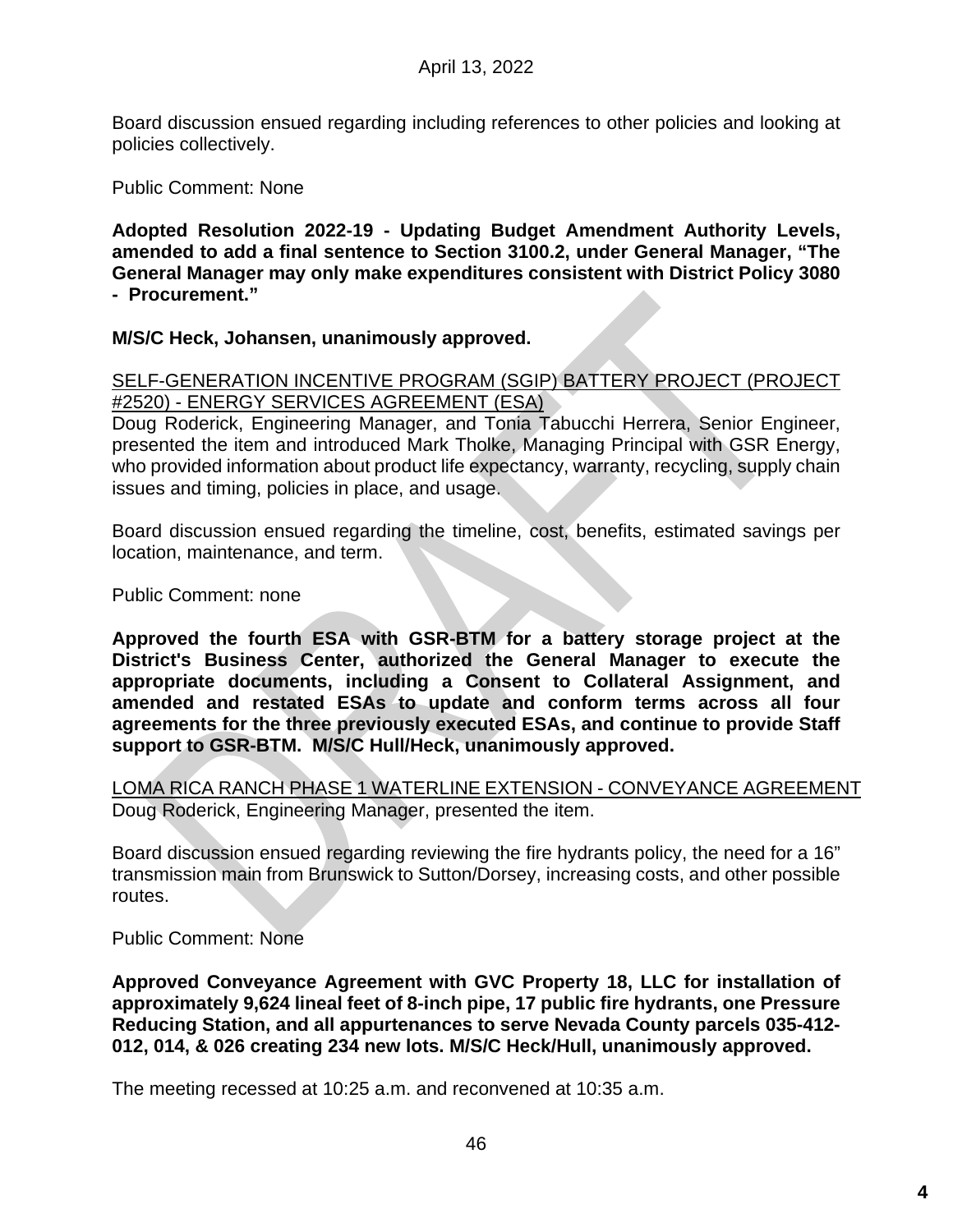### April 13, 2022

#### **GENERAL ORDERS**

#### HEMPHILL DIVERSION STRUCTURE FISH PASSAGE PROJECT (#7032) – PARTICIPATING SPECIAL ENTITY AGREEMENT

Doug Roderick, Engineering Manager, and Tonia Tabucchi Herrera, Senior Engineer and Project Manager, presented the item, and introduced Gregg McKenzie, Administrator for Placer County Conservation Program (PCCP), who spoke about the goals and timeline.

Board Discussion ensued regarding the timeline, the post-construction monitoring plan, and including other non-governmental organizations who have shown interest.

Public Comment: None

**Approved participation in the Placer County Conservation Program as a Participating Special Entity for the Hemphill Diversion Structure Fish Passage Project and authorized the General Manager to execute a Participating Special Entity Agreement with the Placer Conservation Authority. M/S/C Peters/Heck, unanimously approved.**

JOB DESCRIPTIONS AND STAFFING CHANGES Jennifer Hanson, General Manager, presented the item.

Board discussion ensued regarding the proposed job descriptions, which will be available for any department to utilize provided the positions are approved through the normal annual budget process, the current staffing request for the Hydroelectric Department to help support operation of the South Yuba Canal, roles of Management Assistants and Administrative Analysts, internal-open recruitment, and increased flexibility.

Public Comment: None

**Director Johansen made a motion to adopt Resolution 2022-21 – Job Description and Staffing Changes, approving the addition of two job descriptions, the addition of one full-time equivalent Administrative Analyst I/II to the Hydroelectric Department, and the deletion of one full-time equivalent Management Assistant to the Hydroelectric Department upon vacancy of the position. Director Hull seconded the motion.**

**Motion passed on the following roll call vote:**

| Aye |
|-----|
| Aye |
| Aye |
| No  |
| Aye |
|     |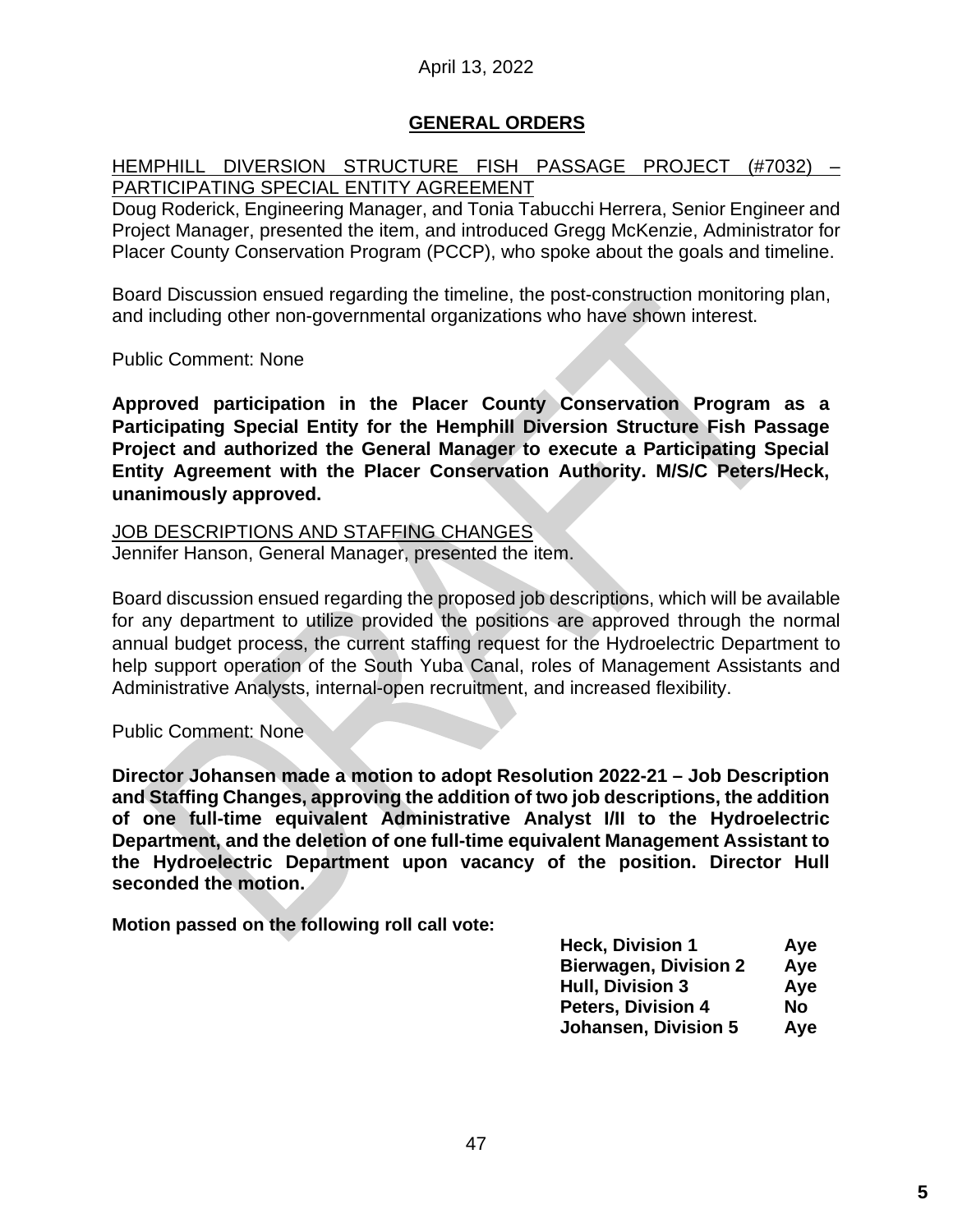April 13, 2022

### POSITION/COMPENSATION SCHEDULE - 2022 AND REQUIREMENT FOR PUBLICLY AVAILABLE PAY SCHEDULE

Jennifer Hanson, General Manager, presented the item.

#### Public Comment: None

**Director Heck made a motion to adopt Resolution 2022-22 - 2022 Position / Compensation Schedule, effective April 13, 2022. Director Hull seconded the motion.**

**Motion passed on the following roll call vote:**

| Aye |
|-----|
| Aye |
| Aye |
| No  |
| Aye |
|     |

### SQUIRREL CREEK SIPHON REPLACEMENT PROJECT (PROJECT #2624)

Doug Roderick, Engineering Manager, presented the item and shared photos of leaks.

Board discussion ensued regarding the need for the project and sharing the story with the public, timeline, unassigned fund balance, and bringing a CIP Program update and Rollover item to the Board at an upcoming meeting.

Public Comment: None

**Adopted Resolution No. 2022-23 - Squirrel Creek Siphon Replacement Project, approving an amendment to the 2022 Annual Budget that includes the following:**

- **The approval of a new Capital Improvement Project, the Squirrel Creek Siphon Replacement Project, for a total cost not to exceed \$800,000**
- **A transfer of \$800,000 from the unassigned balance of Fund 10 to Fund 15**

**M/S/C Johansen/Hull, unanimously approved.**

REPEALING THE DECLARATION OF EMERGENCY OF COVID-19 Jennifer Hanson, General Manager, presented the item.

Board discussion ensued regarding delinquent accounts.

Public Comment: None

**Adopted Resolution No. 2022-24 - Repealing the March 26, 2020, Declaration of Emergency for COVID-19 and Directing the General Manager to take appropriate actions to implement this Resolution. M/S/C Heck/Hull, unanimously approved.**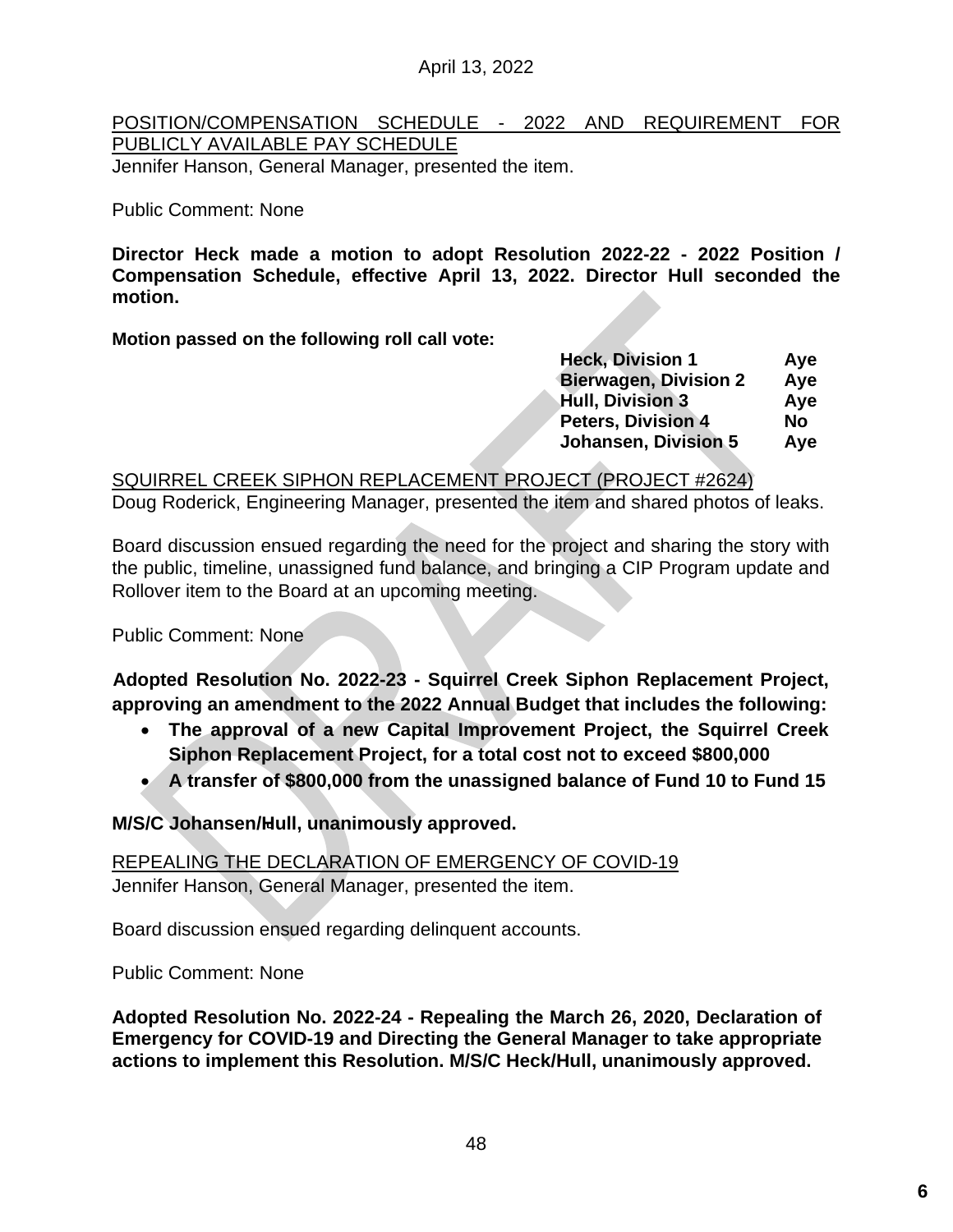### April 13, 2022

#### ESTABLISHING DISTRICT POLICY - AD HOC COMMITTEES Jennifer Hanson, General Manager, presented the item.

Public Comment:

Michael Hill-Weld, member of the public, addressed the Board regarding the Brown Act, noticing of meetings and reporting out of closed sessions, and spoke in support of removing reference to the General Manager from section 5300.4

Board discussion ensued regarding determining notification of ad hoc committee meetings when they are formed and the General Manager's ability to take the lead in the timing and scheduling of meetings.

Board input was received regarding the proposed draft District Policy 5300 – Ad Hoc Committees, striking "at the end of the fiscal year". The item will be brought back to the Board for consideration at a future meeting.

#### DISTRICT POLICY 5040 - BOARD ACTIONS AND DECISIONS Jennifer Hanson, General Manager, presented the item.

Board discussion ensued regarding Board direction as a whole, Board approval and oversight roles, including Board direction by consensus and by voice vote in the minutes.

### Public Comment: None

Board input was received regarding proposed modifications to District Policy 5040 - Board Actions and Decisions, and the item will be brought back to the Board for consideration at a future meeting. Proposed additional updates include the following:

- $\triangleright$  Adoption or rejection of regulations or policies and oversight of implementation;
- Direction and approval of District's Mission, Vision, and Strategic Priorities, and provide high-level oversight of implementation of those items;
- $\triangleright$  Any other action dictated to be completed by the Board through policy or State law. (Examples include: Contract Authority, approval of Urban Water Management Plan and Raw Water Management Plan)

### GENERAL MANAGER'S REPORT

Jennifer Hanson, General Manager, reported on the following items:

- Attended a meeting with the Grass Valley City Manager, Tim Kiser
- Working with U.S. Forest Service regarding Upper Division camping and met with the Forest Supervisor
- NID Easter Egg Hunt scheduled for April 16<sup>th</sup>
- Chip Close provided a water supply update and reported on conservation efforts
	- o NID storage is at 105% of average
	- o Conducting May 1 snow survey results forthcoming
	- o NID will purchase all available summer PG&E water
	- o Irrigation season begins this Friday